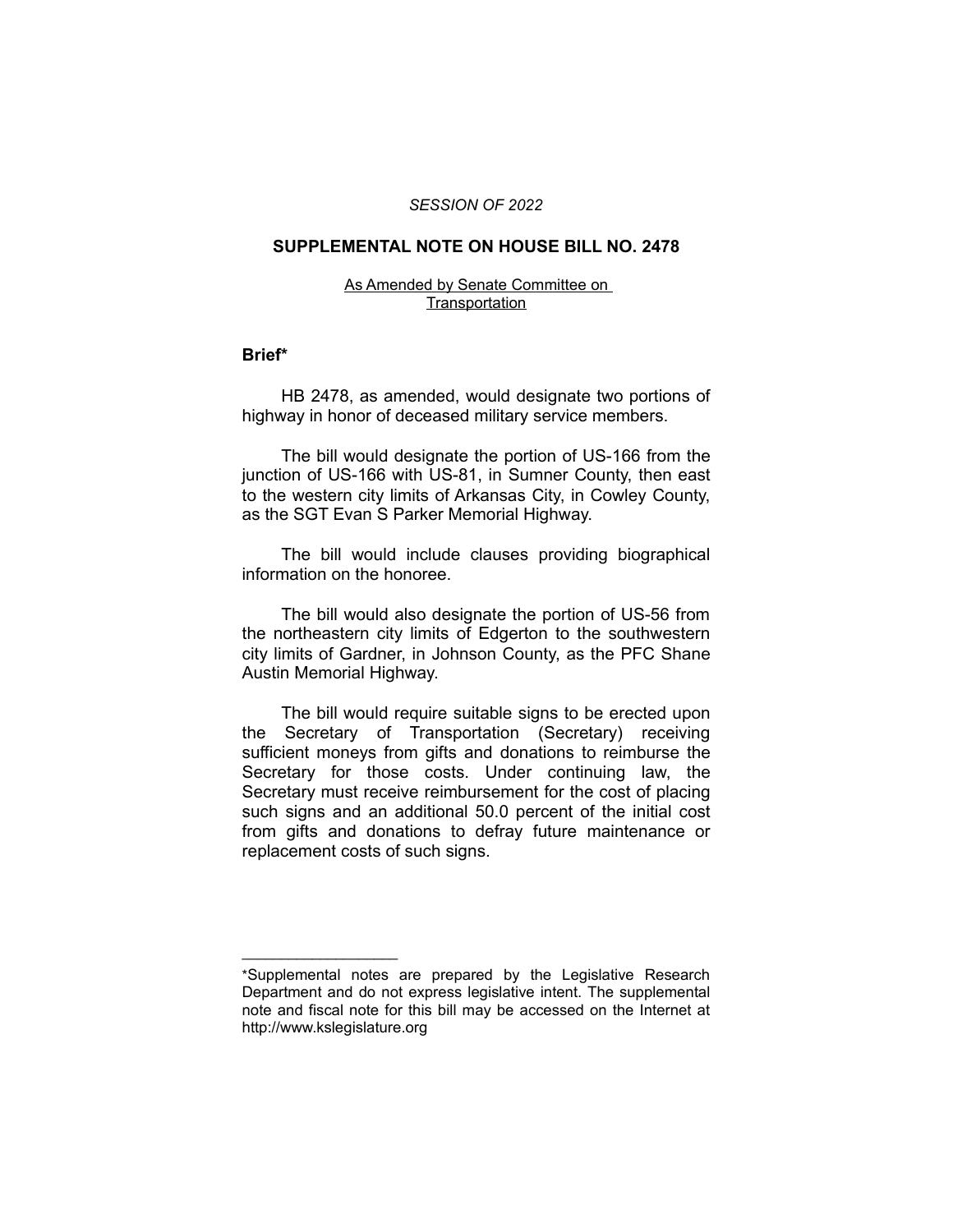# **Background**

The bill, to designate the SGT Evan S Parker Memorial Highway, was introduced by Representative Rhiley.

## *HB 2478 – SGT Evan S Parker Memorial Highway*

## *House Committee on Transportation*

In the House Committee hearing, the mother of SGT Parker provided **proponent** testimony. The proponent stated SGT Parker was born in Wichita and raised in South Haven. SGT Parker enlisted in the U.S. Army, deployed to Iraq in 2004, and died in 2005 during Operation Iraqi Freedom. SGT Parker received several meritorious awards, including two Purple Hearts and the Bronze Star.

No other testimony was provided.

#### *Senate Committee on Transportation*

In the Senate committee hearing, Representative Rhiley provided **proponent** testimony. The proponent stated SGT Parker's mother has been very active in the Gold Star Family community and provided information regarding SGT Parker.

No other testimony was provided.

The Senate Committee amended the bill to include the contents of HB 2458, to designate a portion of US-56 as the PFC Shane Austin Memorial Highway.

### *HB 2458 – PFC Shane Austin Memorial Highway*

The bill was introduced by Representatives Collins, Proctor, and Sutton.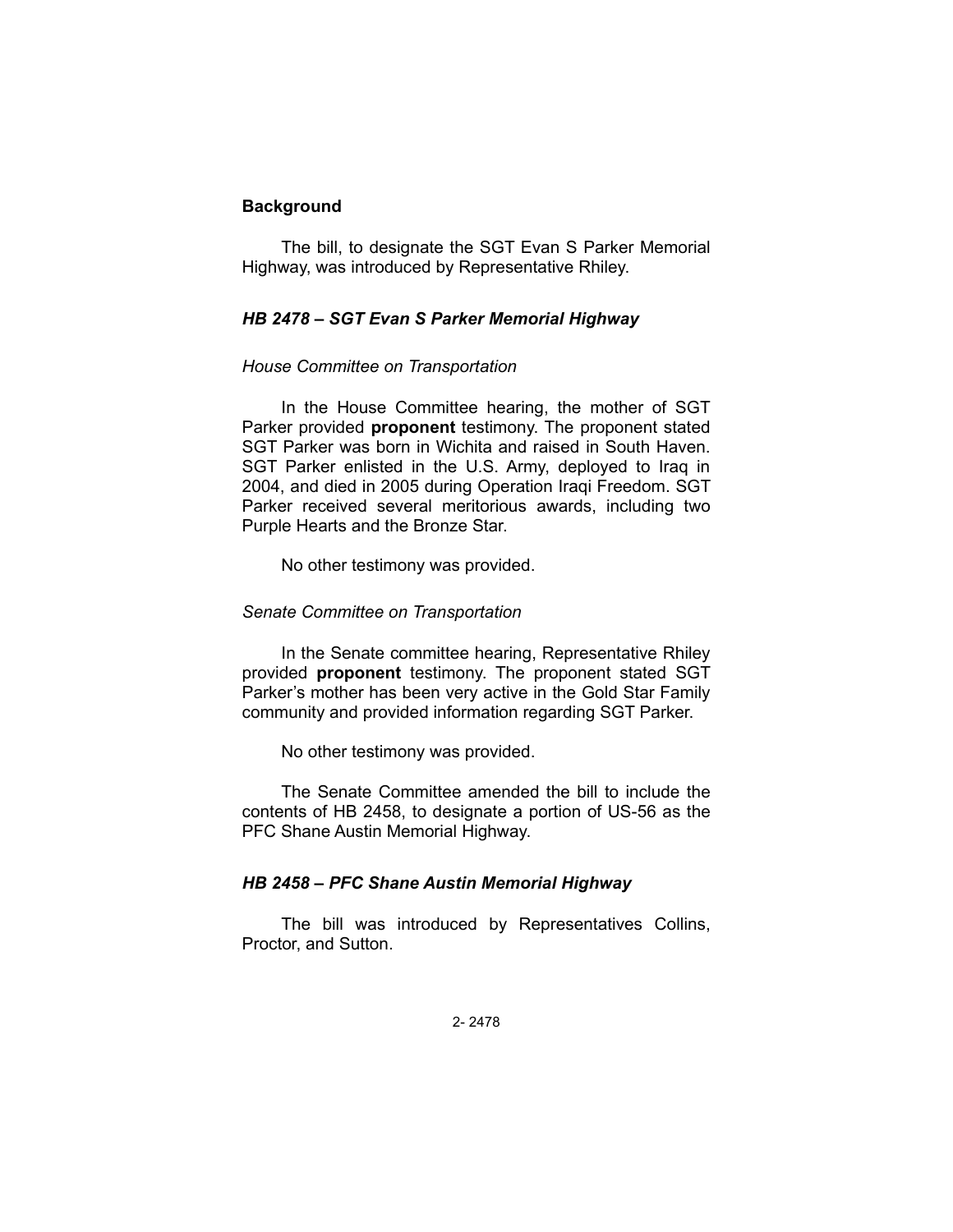## *House Committee on Transportation*

In the House Committee hearing, Representative Collins and the mother of PFC Austin provided **proponent** testimony. The proponents stated PFC Austin, from Edgerton, enlisted in the U.S. Army and served in Iraq. PFC Austin died in combat in 2006, and was posthumously awarded the Purple Heart and the Bronze Star for his heroism.

Written-only proponent testimony was provided by PFC Austin's brother and three private citizens. The Chairperson noted a letter of support also had been received from PFC Austin's grandmother. No other testimony was provided.

## *Senate Committee on Transportation*

In the Senate Committee hearing, **proponent** testimony was provided by Representative Proctor. He stated the designation will serve as a memorial to those who served their country. No other testimony was provided.

# **Fiscal Information**

# *HB 2478 – SGT Evan S Parker Memorial Highway*

According to the fiscal note prepared by the Division of the Budget on HB 2478 as introduced, the Kansas Department of Transportation (KDOT) estimates that it would cost \$3,060 to manufacture and install signs (\$1,530 per sign), indicating the designation and the agency would need to receive a total of \$4,590 from donations to install the signs. KDOT indicates implementation of the bill would require an increase of \$3,060 to the expenditure limitation for the agency's operations account for FY 2023. Any fiscal effect associated with enactment of HB 2478 as introduced is not reflected in *The FY 2023 Governor's Budget Report.*